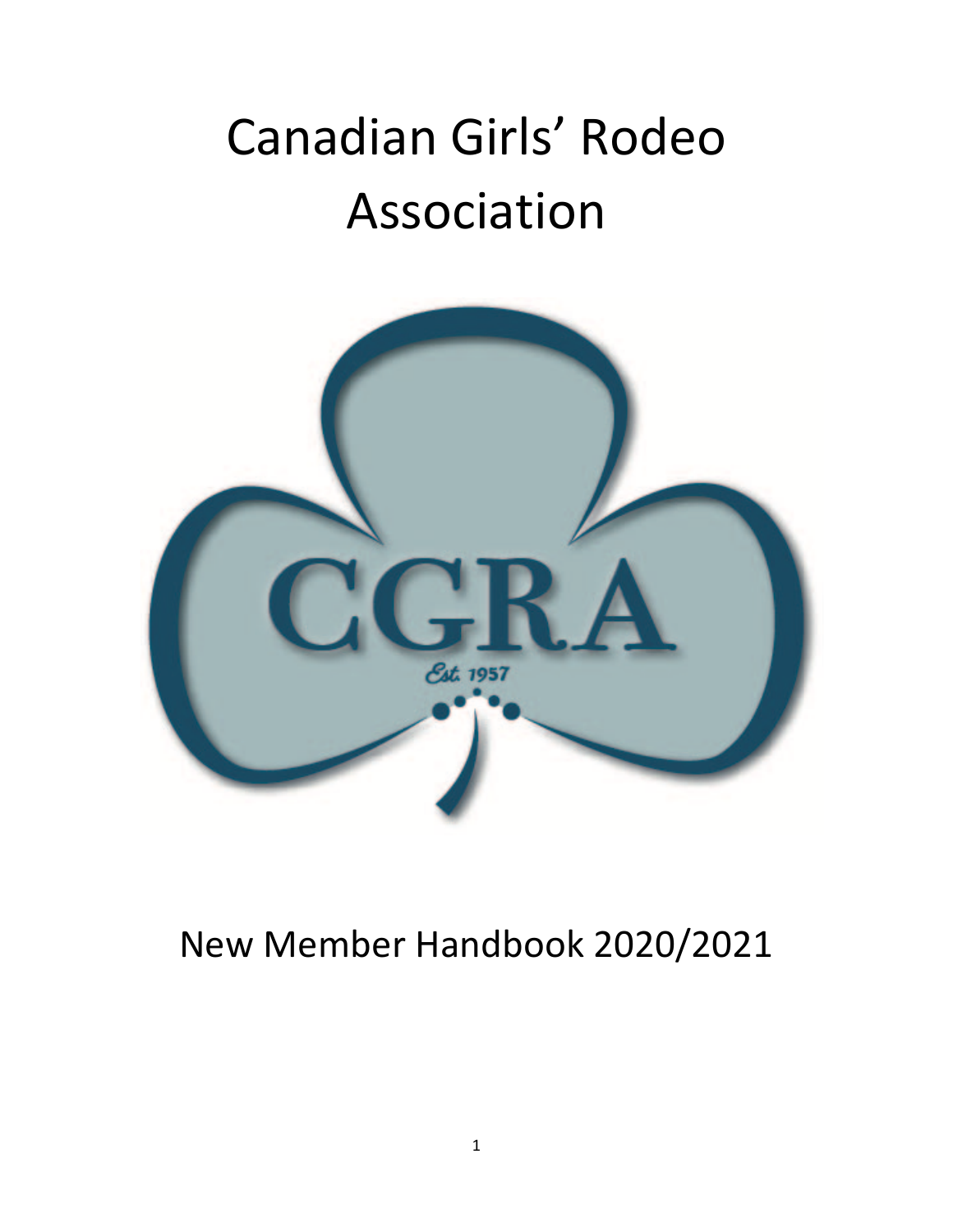#### **Note: This handbook is not a replacement for reading the CGRA Official Rule Book. The rulebook is available on line at www.cgra.ca .**

**This handbook is a quick reference for new members only.**

### **TABLE OF CONTENTS**

|                                                  | page 2   |
|--------------------------------------------------|----------|
|                                                  | page 3   |
|                                                  | page 4   |
|                                                  | page 4   |
|                                                  | page 5   |
|                                                  | page 6   |
|                                                  | page 7/8 |
| (Rookies, Season Leader, Champions, All Arounds, |          |
| Working Horse, Cowgirl of the Year)              |          |
|                                                  | page 8   |
|                                                  | page 8   |

**Disclaimer: Should any questions or controversy arise regarding interpretation of the rules as printed in the rule book and new member's handbook, the final decision will lie with the Board of Directors of the C.G.R.A.**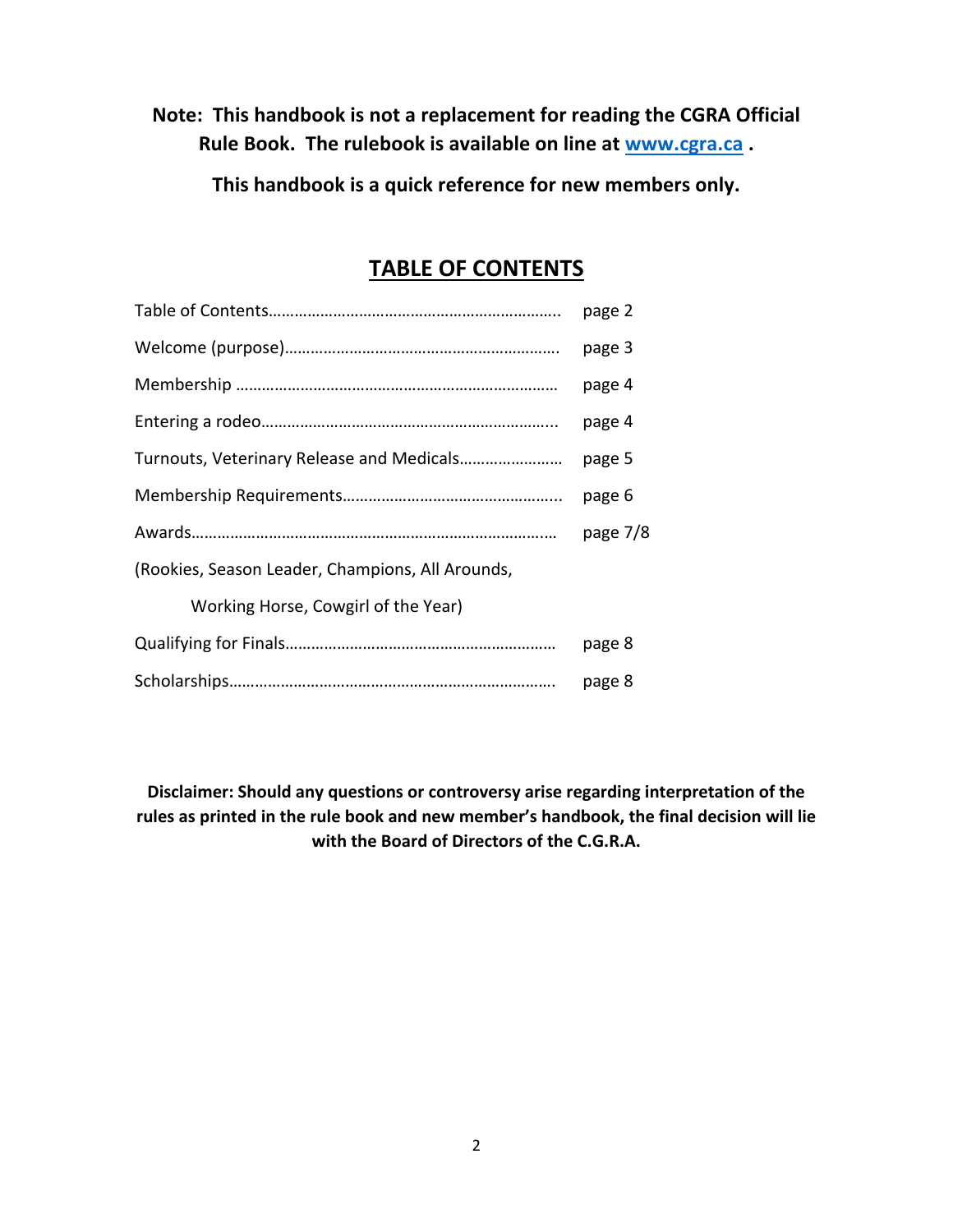#### **Welcome to the CGRA.**

We are pleased that you have joined a great Association that promotes women of all ages in rodeo sports! By working together we can continue to meet the founder's purpose of the Association.

The purpose for which incorporation of the Association is sought are:

a) To promote an interest in girls' rodeo sports in Canada.

b) To organize, control, supervise and manage girls' Rodeo events alone or in conjunction with other Rodeos, Light Horse Shows, Gymkhanas, and other similar competitions and entertainment for the mutual benefit, safety and protection of the cowgirls and to raise the standards of all girl rodeos.

c) To work for the betterment of conditions and rules governing girls' rodeo events.

d) To establish a central place of registration for the convenience of members.

Current Objectives*: TO PROMOTE WOMEN IN PROFESSIONAL RODEO BY PROVIDING AN AVENUE FOR WOMEN TO COMPETE IN TRADITIONAL RODEO EVENTS GOVERNED BY THE CGRA OFFICIAL RULE BOOK.*

*The CGRA Association was first formed in 1957 as the Canadian Barrel Racing Association. Realizing the potential growth of the sport in Canada, it was re-organized on a Canada-wide basis with its headquarters in Calgary.*

*With the success of the All Girl Rodeo, the name was changed in 1962 to Canadian Girls Barrel Racing and Rodeo Association. Barrel Racing, Goat Tying, Cow Riding and Calf Roping were featured events. Cutting and Steer Undecorating were added in 1964 and 1966. Team Roping was added in 1975.*

*Due to lack of interest, cutting was dropped in 1974. In 1967 the association became a duly constituted, non-profit organization with its present name "Canadian Girls Rodeo Association".*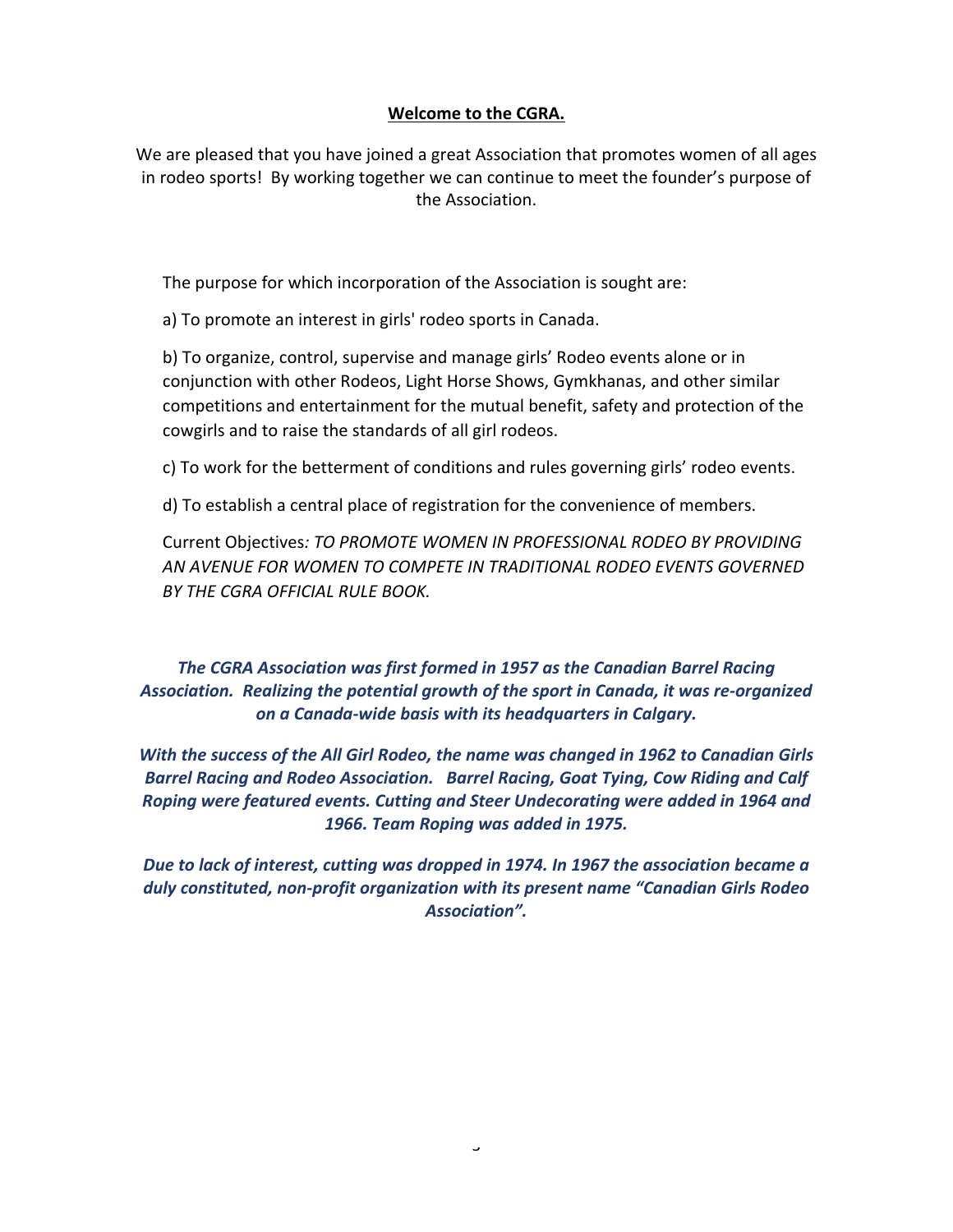#### **MEMBERSHIP**

#### **Types of membership:**

- 1. Ladies Active Membership: \$100/year
- 2. Non-Active Membership: \$25/year
- 3. Junior Membership (15 years of age or under as of January 1 of rodeo year) \$70/year
- 4. Little Cowgirls (10 years of age or under as of January 1 of rodeo year) \$45/year
- 5. Life Member: A member in good standing that has been a member for ten (10) consecutive years and who are of age or over as per membership rules. Member must request this membership in writing.
- 6. Non-Resident Permit: \$100/year

Membership must be purchased and in order, by noon of the week prior to entry day for any given CGRA rodeo.

#### **ENTRY FEES:**

- Open events: \$25
- Junior events: \$15
- Little Cowgirls \$10

**(Tractor fees for Barrels and Poles: \$5 and Stock fee \$8.00 and these not included in the above prices)**

#### **Events:**

**Open:**

- **Barrel Racing**
- **Pole Bending**
- **Team Roping (can enter 2 times)**
- **Tie Down**
- **Breakaway**
- **Steer Undecorating**
- **Cow Riding**

#### **Junior Events: Little Cowgirl Events:**

- **•** Barrel Racing **Barrel Racing**
- **Pole Bending Pole Bending**
- **Breakaway**
- **Goat Tying**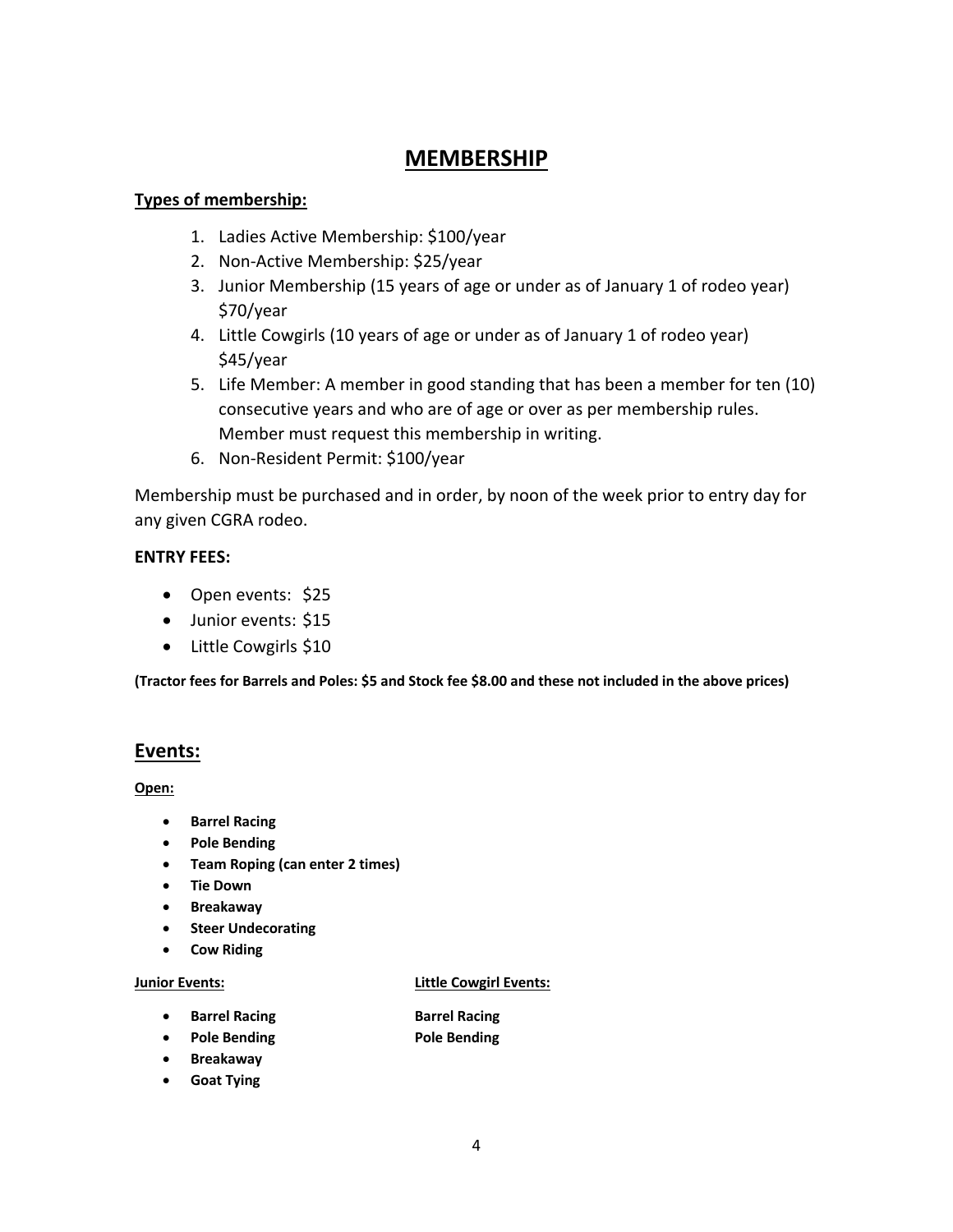## **ENTERING A RODEO**

**Online entries will now be available one day prior to phone entries. Check website for dates.**

**They will open at 7:00 a.m and then will close at 9:00 p.m. on the night of phone entries. Follow the link on the CGRA home page to enter online.**

**No emails or facebook entries will be accepted.**

**Telephone entries are accepted 5:00 pm to 9:00 pm on the designated day of entries;**

Central Entry Phone Number (403) 563.5212

PLEASE RESPECT THE ENTRY TIMES

### **Turnouts, Veterinary Release and Medicals**

There will be no drawing out after position is drawn, without a doctor's release or veterinarian's certificate. If you turn out without a release or certificate, your fees (CEO, entry fees, tractor fees, stock fees) are payable.

A turn out fine will also be assesses. Ladies: \$25/rodeo, Juniors: \$15/rodeo, Lil Cowgirls: \$10/rodeo

#### **ALL FEES AND FINES NEED TO BE PAID BEFORE ENTERING THE NEXT RODEO**

Please refer to rule book for team roping turn outs.

*Contestants using medical and/or vet releases must notify Central Entry Office within 24 hours of completion of the rodeo.*

Medical and vet releases must be submitted to Central Entry office no later than three (3)

days after completion of rodeo. Absolutely no exceptions.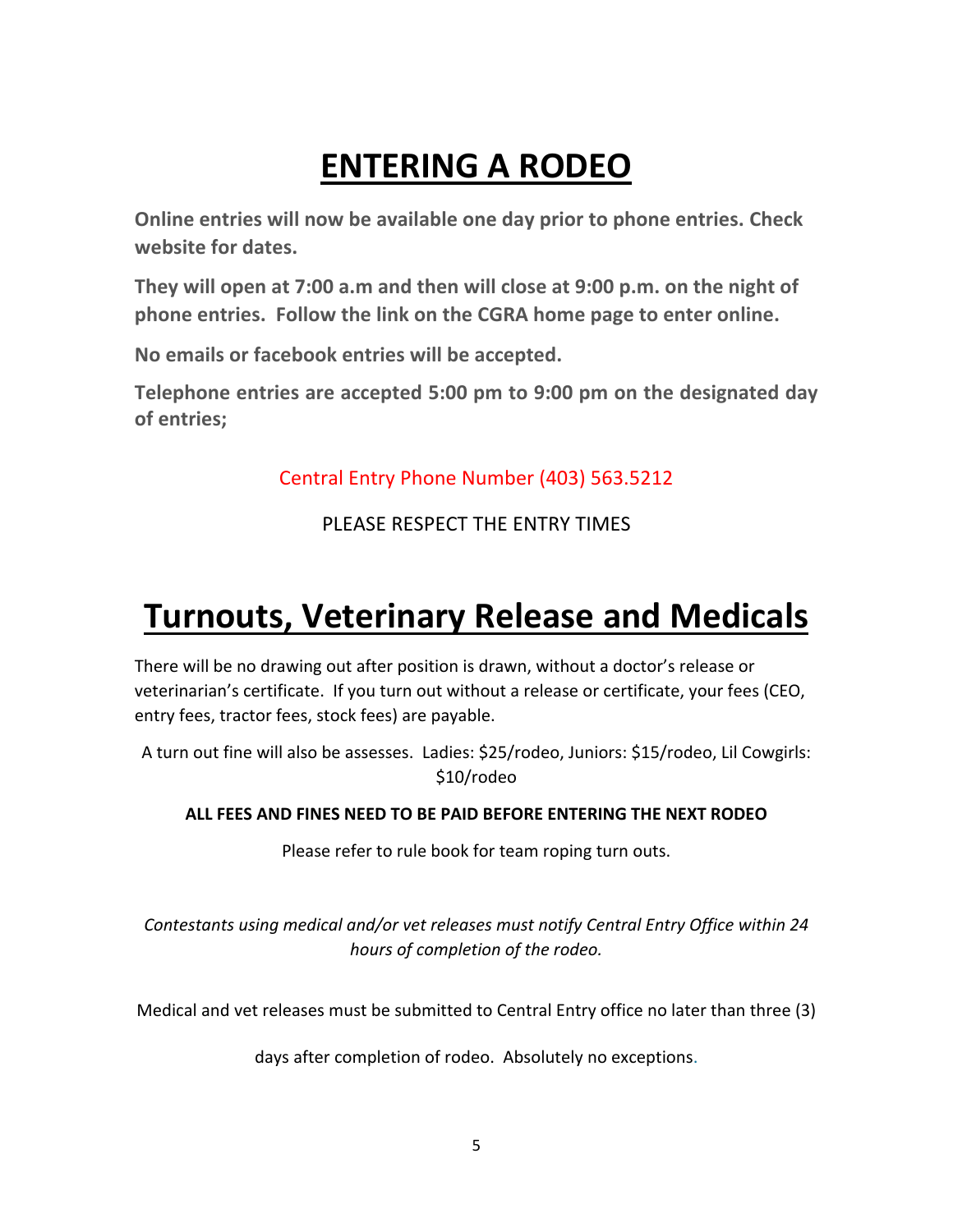### **Membership Requirements**

As a member of the CGRA you will be required to assist in fundraising. The CGRA works up to 14 bingos a year at the Bingo Barn in Calgary and one casino in Calgary approximately every two years.

#### **Bingo Barn Address: #10, 1107 33rd Street NE Calgary, Alberta T2A 6T2 Calgary Casino: 4040 Blackfoot Trail SE, Calgary, AB T2G 4E6**

\*You **must** work your bingo's to be eligible for finals, yearend awards and/or scholarship money.

\*\*Juniors or anyone under the age of 18 can do a bingo buyout for \$250 or have someone work it for you.

\*\*Little Cowgirls is a new event so they can have someone work 1 bingo for them or pay a bingo buyout of \$125.

**DEADLINE FOR BUYOUT IS JULY** (date to be confirmed). If you sign up before March 1st you requirements are two (2) bingo's. If you sign up after March 1st you will be required to sign up for three (3). You do not have to work the bingo before March 1st, you just need to book your dates.

**Once you sign up for working a specific bingo/casino spot, if you do not show up for that bingo/casino event you will be fined \$200/spot. Any cancellation without a seven day notice will also be fined (you can recruit someone to fill your spot(s) to avoid the fine.**

**WHY BINGO"S?:** The bingo/casino money pays for the following items:

- rodeo assistance (helps committees put on rodeos)
- finals (arena, stock, judges, workers, feed, etc.)
- membership rodeo (arena, stock, judges, workers, feed, etc.)
- scholarships (10% each year—can apply for a scholarship three times)
- administration (postage, rule books, INSURANCE!, meeting room rent)
- equipment (barrier, barrel covers, poles, timers, etc.)
- rodeo schools (instructors if not members, arena rent, stock, etc.)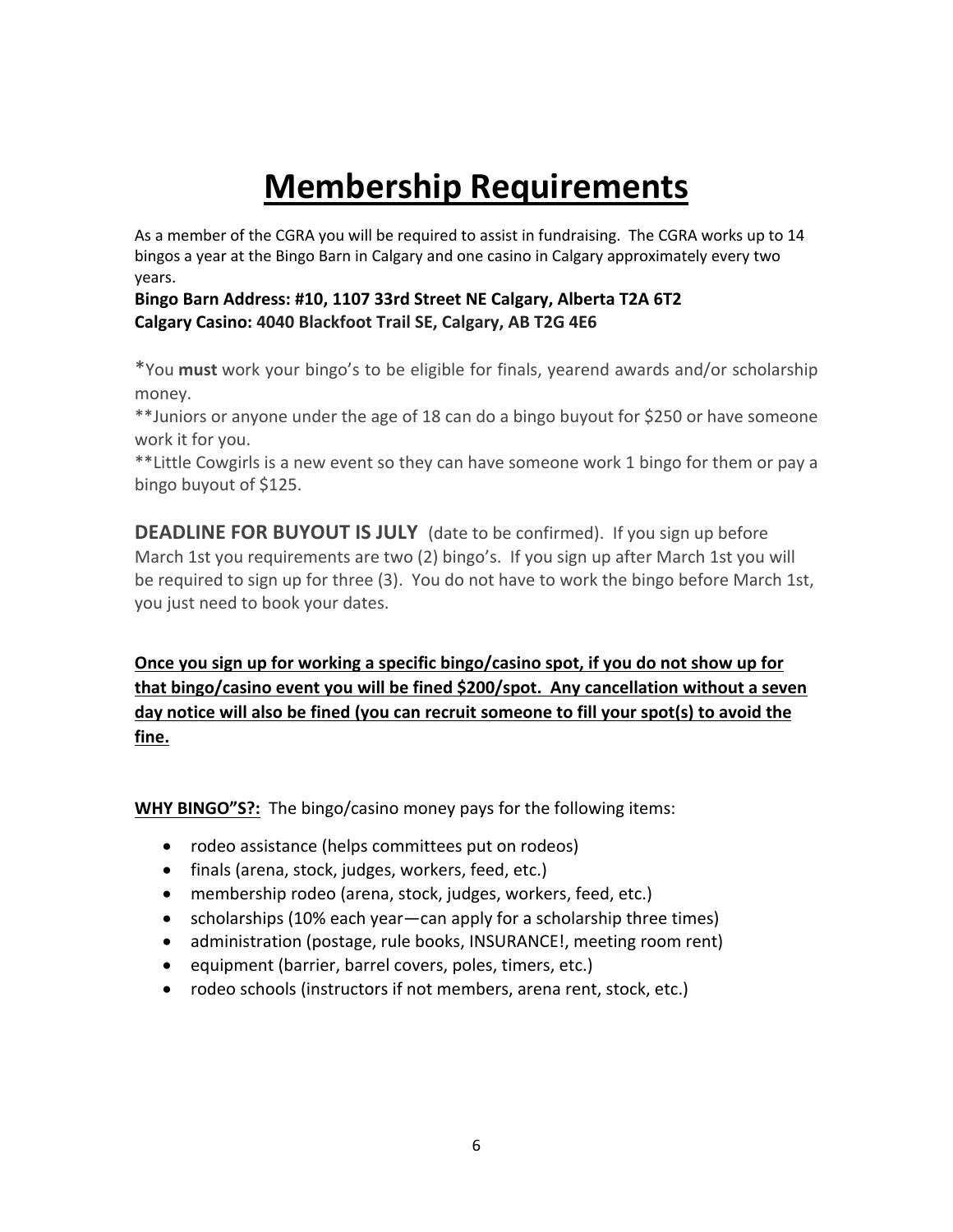### **Awards**

Awards cost are around \$14,000.00 a year.

Finals added purse money is \$20,050.00

Bingo and Casino funds cannot be used to purchase any awards listed below. Please help the CGRA Awards director and Event Directors find sponsors to pay for awards and purse money (at the finals)

All awards listed are awarded on points gained throughout the year and/or finals. Recipient must have competed at four (4) rodeos during the regular rodeo season and have filled the bingo/casino requirement.

**Point System:** When money is paid to four placings, points will be given to six placings (80, 70, 60, 50, 40, 30). When money is paid to six places points will go to eight (80, 70, 60, 50, 40, 30, 20, 10) plus bonus points equal to the number of contestants entered in that event.

**Rookie (Ladies, Juniors, Lil Cowgirls):** The winner of each of these awards will be the first  $(1<sup>st</sup>)$  year member, gaining the highest number of points in one  $(1)$  or more events, throughout the season and finals on the approved circuit. If a person competes in the Lil Cowgirls or Junior they are not eligible when they move up a category.

**Season Leader:** Season Leader awards will be awarded to the contestants who have earned the most points for the year in each of the events, prior to the finals.

**All Arounds (Junior and Ladies):** The winner will be determined by the cumulative total point earned in a minimum of three (3) Ladies events (two (2) Junior events) during the regular rodeo season and points earned during the finals. Finals points for the All Arounds will be to five placings using 80, 70, 60, 50, 40 for each performance and average.

**Working Horse: (Ladies and Juniors)** Horses will be judged for this award at All Girl Rodeos throughout the season and at the finals. Points will be determined by the placing of the rider(s). The horse must have placed in at least two (2) events. Hazing is to be counted as a Ladies event.

**Finals Champions:** Championships of each event will be determined at the CGRA Sudden Death Finals. Points will be awarded (40, 30, 20, 10) for each performance and the average. In the event of a tie, a ride-off will be held.